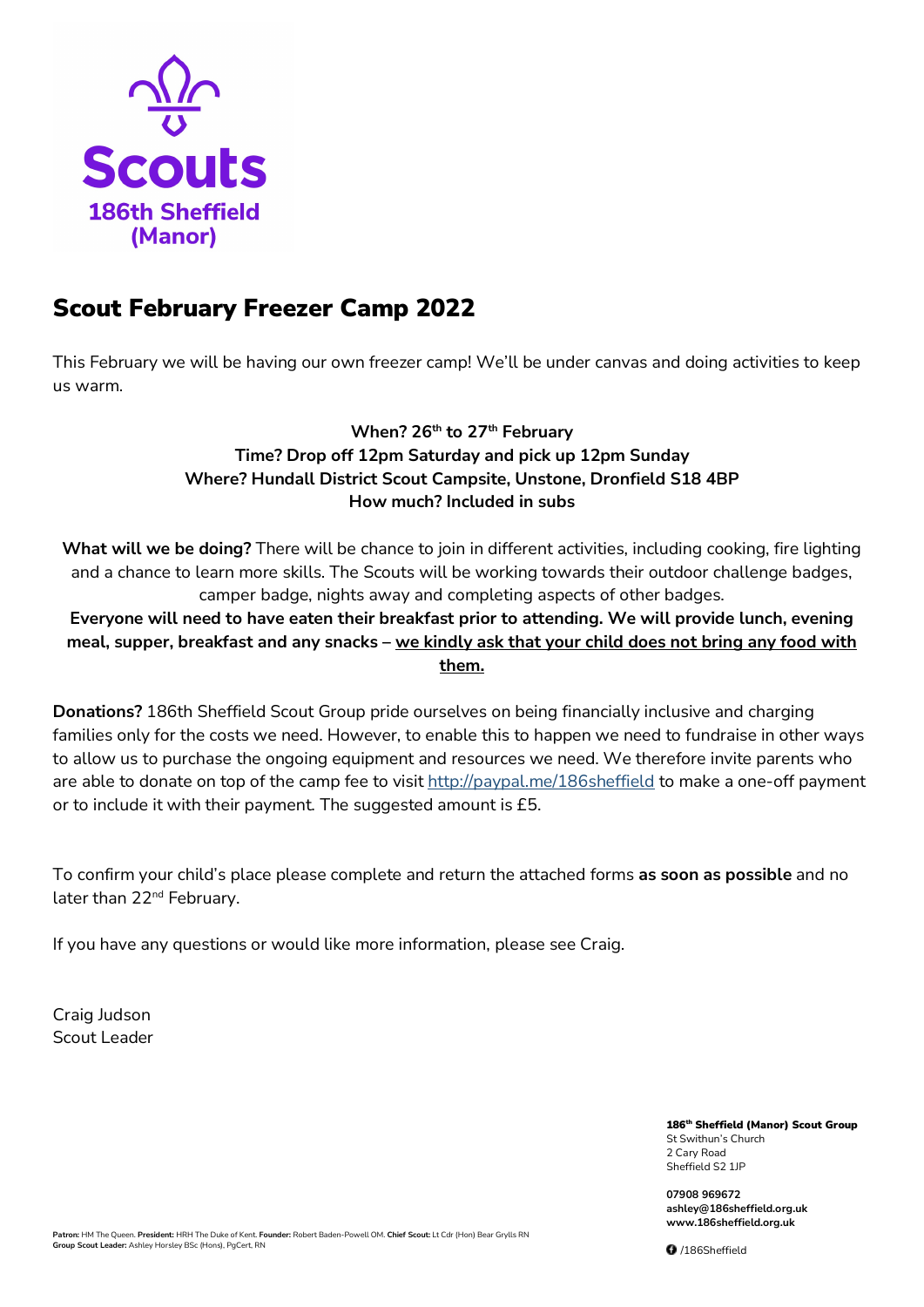# **More details**

**Getting there:** All members will be required to make their own way to the camp. The campsite is in the countryside with narrow roads. We have been asked by buildings surrounding the campsite that access to other buildings is not restricted, therefore please park in a way that does not block anyone.

**Times:** Arrival time is 12:30pm on the Saturday and departure is 12pm on the Sunday. Please do not arrive early as the leaders will be setting the camp up ready for the weekend, unless by prior arrangement with the camp lead.

**Named Camp Lead:** Craig Judson (Scout Leader)

**Adults on site:** All adults on site will have a suitable DBS check, be registered with the Scout Association and have completed or in process of completing relevant training.

**Emergencies**: The safety of everybody on camp is prioritised and should the weather become extreme or another emergency occur then our 'In Touch' procedures will be initiated. We also have an active hypothermia management plan for the duration of the camp. Please speak to a leader should you have any concerns

**Buildings:** We will have access to a building that has heating and cooking facilities. This building will also be used during really bad weather.

**Kit List:** Attached is a kit list that each person will need to bring with them. If your child does not have any item from the kit list, please speak to a leader as soon as possible who will have access to a limited supply of spare items that your child can borrow. **Please ensure warm clothing and a blanket is packed for this camp.**

**Medications:** All medications required should be clearly labelled and handed to the camp leader at the start of camp. If your child usually takes any medication for ADHD or associated conditions, please ensure this medication comes to camp with your child, even if it is normally only used in school settings.

**Cleaning/washing facilities:** There are toilets and sinks available on site. If your child requires extra support with this, please ensure we are made aware prior to the camp.

**Electronic devices:** No electronic devices are allowed on this camp, this includes mobile phones and game consoles. Should your child need to get in contact with you or you need to speak to your child, a mobile phone number will be available during the event: Craig Judson - 07784465026

**Food:** We do not allow any items that contain nuts on camp, this is due to allergies of other children and adults. We will provide a lunch once tents are pitched so please ensure they've had a breakfast. The Scouts will make an evening lunch, have some supper and cook a breakfast Sunday morning. We will provide all food including snacks and sweets – **we therefore ask that your child does not bring any food.**.

**Sleeping arrangements:** Everybody will be sleeping in tents throughout the weekend, with children separated according to age/gender, where appropriate and in accordance with the rules of the Scout Association. We understand that sleeping outside can be a bit scary sometimes, but your child will be supported throughout and helped if required. A teddy bear or something from home can be a good way to get over home sickness.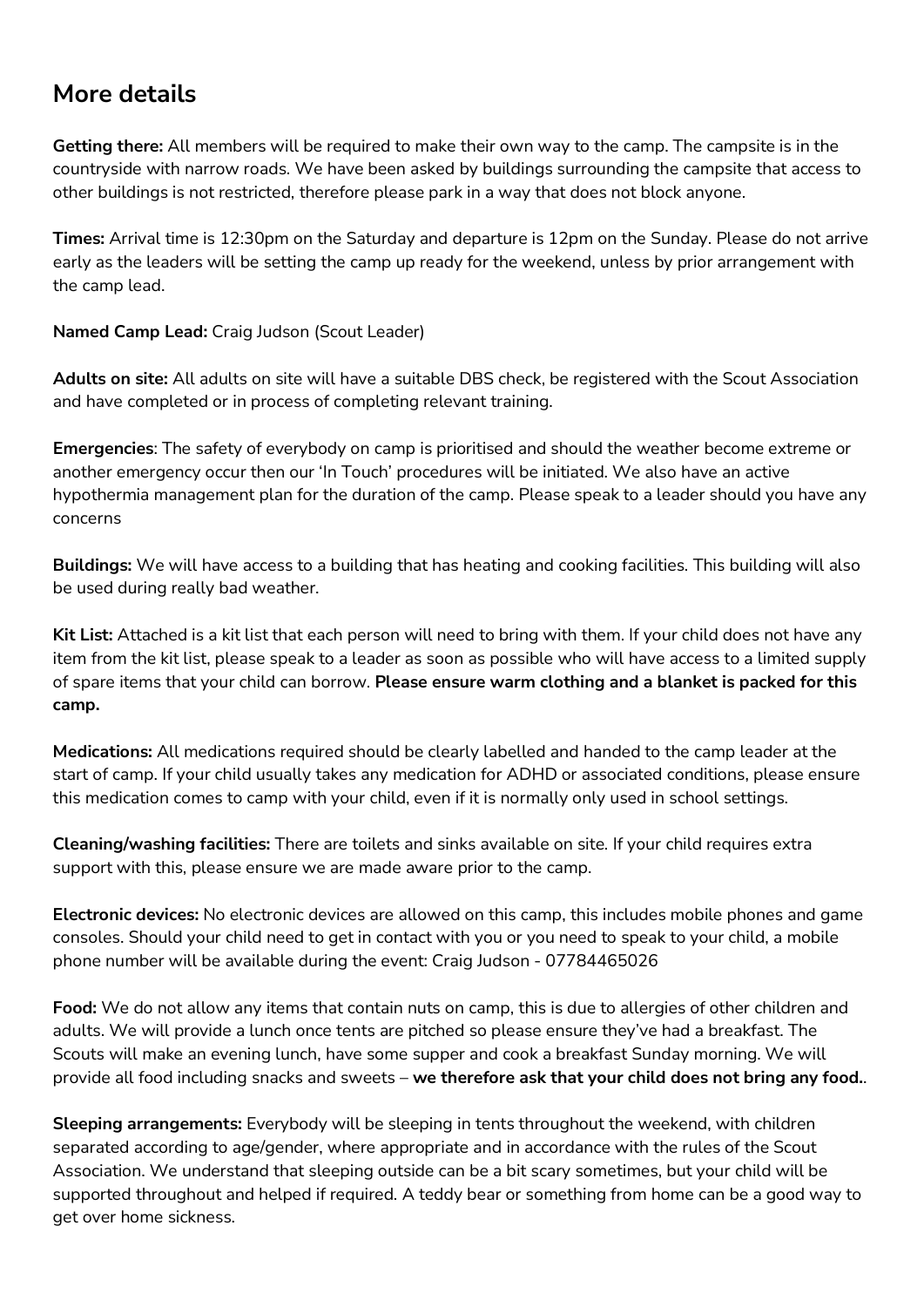## **Kit list Name:**

*Please use this kit list as a guide and feel free to alter based on your child's needs and time of year – please remember even in the summer it can get cold at night. We provide plates and cutlery*

## **No electronic devices including mobile phones, No food/sweets/snacks (we will provide)**

| Full uniform, including necker and woggle. Please wear this when arriving<br>Camp blanket |  |  |
|-------------------------------------------------------------------------------------------|--|--|
| Sleeping bag $-$ 4 season, ideally mummy style; if you don't have a 4 season one          |  |  |
| let Craig know and we'll sort one for your young person to borrow.                        |  |  |
| Sleeping mat – self inflating preferable, otherwise foil backed (not an air bed)          |  |  |
| Pillow                                                                                    |  |  |
| Warm waterproof coat / waterproof jacket                                                  |  |  |
| Waterproof trousers                                                                       |  |  |
| Waterproof walking shoes / boots                                                          |  |  |
| Old trainers for general wear                                                             |  |  |
| Old shoes / trainers for getting wet                                                      |  |  |
| At least 2 changes of clothes, plus a change of old clothes to get wet and muddy in       |  |  |
| Warm jumper / hoody                                                                       |  |  |
| Thermal top and trousers (e.g. long johns)                                                |  |  |
| Pyjamas (trousers and long sleeved-top)                                                   |  |  |
| Hat, gloves, cap                                                                          |  |  |
| Toiletries, including sun cream, baby wipes, hygiene products                             |  |  |
| Towel (microfibre ideally) plus spare for water activities                                |  |  |
| Torch and spare batteries (headtorch is preferable)                                       |  |  |
| Drinks bottle (refillable)                                                                |  |  |
| Cup/mug for hot drinks                                                                    |  |  |
| Pocket pack of tissues                                                                    |  |  |
| Minimum 2 bin liners for wet and dirty clothes                                            |  |  |
| Notebook                                                                                  |  |  |
| Teddy bear or something from home                                                         |  |  |
|                                                                                           |  |  |

Space in tents is limited so please try and pack items into a small holdall. Younger people may find it easier to have sets of clothes in separate carrier/freezer/food bags.

Please label all items with your child's name.

If your child doesn't have any of the above we do have some spare, please tell one of the leaders what equipment your young person wishes to borrow.

Any medication required must be clearly labelled and given to one of the leaders on arrival.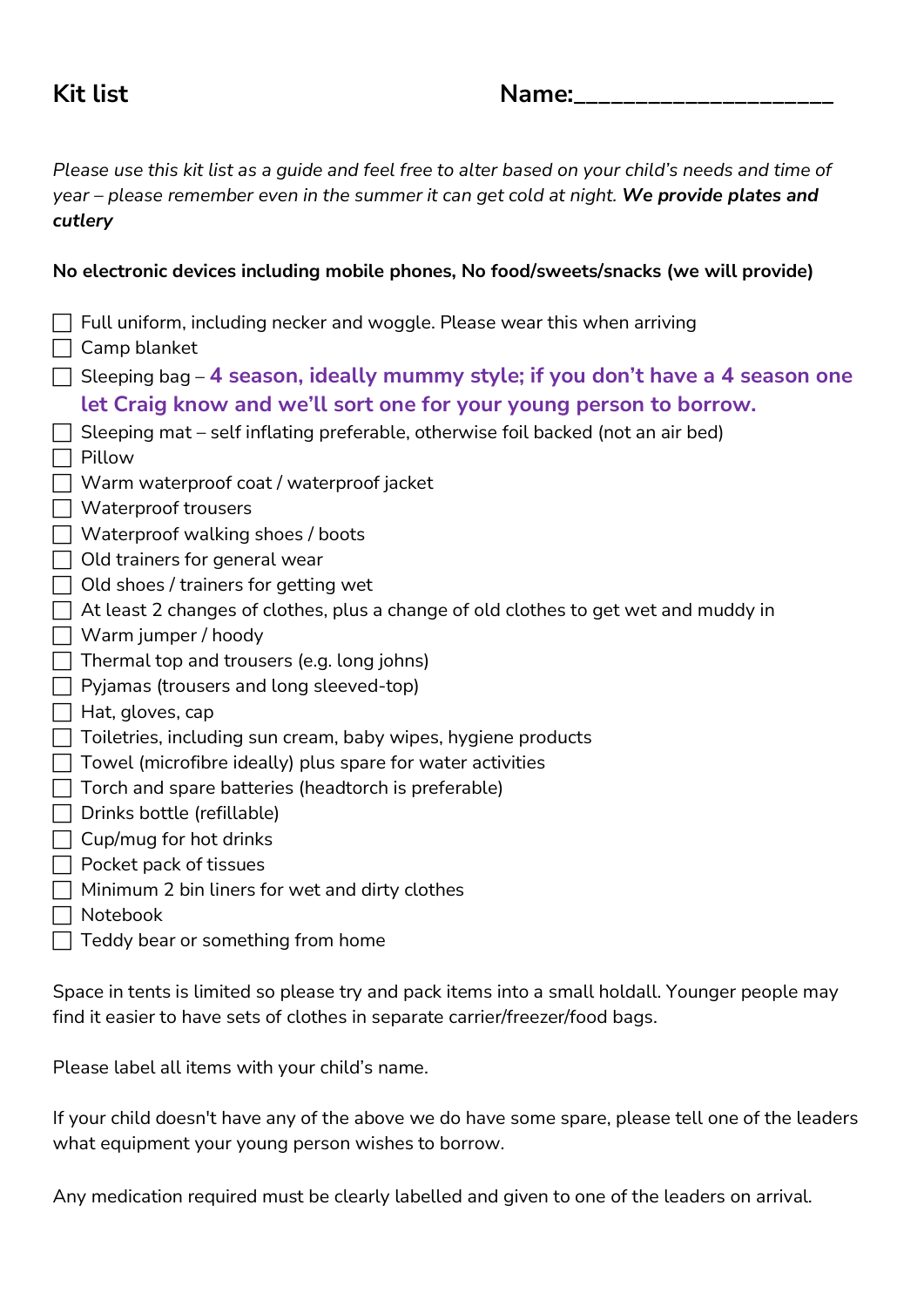Please use this page to write any notes about kit sent – leaders and your child can use this information about the kit whilst on camp